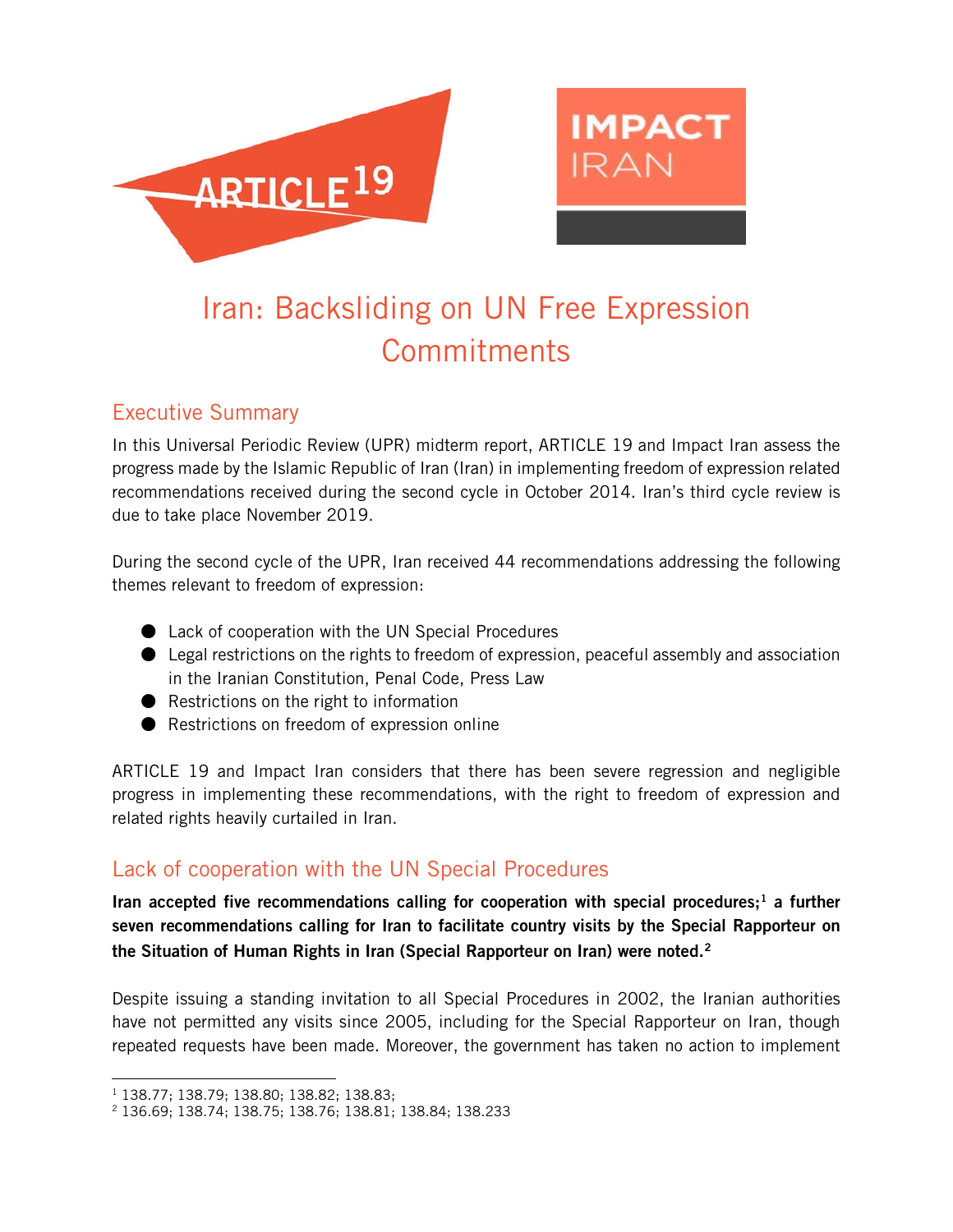any of the mandates' recommendations to improve the human rights situation in the country. Recently, hardline elements in the government have also sought to undermine the Special Rapporteur on Iran, through spurious attacks on her character and credibility.<sup>[3](#page-1-0)</sup>

## Restrictions on freedom of expression, peaceful assembly and association in the Iranian Constitution and Penal Code

In 2014, Iran fully accepted recommendations to strengthen and promote freedom of expression in the country,<sup>[4](#page-1-1)</sup> and to guarantee a favourable environment for journalists, human rights defenders and civil society,<sup>[5](#page-1-2)</sup> among others,<sup>[6](#page-1-3)</sup> including some which were partially accepted.<sup>[7](#page-1-4)</sup> More specific recommendations, however, were noted, including to repeal all legal provisions that infringe the freedoms of expression, assembly and association, as guaranteed by the International Covenant on Civil and Political Rights and to lift restrictions of free expression.[8](#page-1-5)

The 1979 Constitution of Iran protects the rights to free expression, peaceful assembly and association in Articles 24, 26, and 27 respectively, but also permits these rights to be curtailed in circumstances not compatible with the International Covenant on Civil and Political Rights (ICCPR). These include very vague terms that are not defined, enabling arbitrary restrictions on the exercise of these rights:

- Freedom of expression can be restricted if it is found to be "detrimental to the fundamental principles of Islam or the rights of the public"; (Articles 20 and 24);
- Article 40 prohibits the exercise of constitutional rights in a manner deemed to be "injurious to others" or "detrimental to public interests";
- The preamble of the Constitution specifies that the media must "strictly refrain from diffusion and propagation of destructive and anti-Islamic practices".

The Penal Code contains broad provisions criminalising expression that are against international human rights law; including criminal insult,<sup>[9](#page-1-6)</sup> and blasphemy provisions.<sup>[10](#page-1-7)</sup> criminalisation of disseminating "propaganda against the State"<sup>[11](#page-1-8)</sup>, spreading false rumours, lies, and creating "anxiety and unease in the public's mind."<sup>[12](#page-1-9)</sup> Penalties include prison sentences (ranging from three months to five years), flogging, and death. Together with other vague and overbroad

<span id="page-1-0"></span> $\overline{a}$ <sup>3</sup> <http://www.ohchr.org/EN/NewsEvents/Pages/DisplayNews.aspx?NewsID=21524&LangID=E>

<span id="page-1-1"></span><sup>4</sup> 138.236

<span id="page-1-2"></span><sup>5</sup> 138.236

<span id="page-1-3"></span><sup>6</sup> 138.235

<span id="page-1-4"></span><sup>7</sup> 138.226; 138.237;138.231; 138.234

<span id="page-1-5"></span><sup>8</sup> 138.227; 138.232

<span id="page-1-6"></span><sup>9</sup> Book Five, Articles 513, 514, 515, 517, 609.

<span id="page-1-7"></span><sup>10</sup>Book Two, Part 2, Chapter 5

<span id="page-1-8"></span><sup>&</sup>lt;sup>11</sup> Book Five, Article 500.

<span id="page-1-9"></span><sup>&</sup>lt;sup>12</sup> Book One, Article 286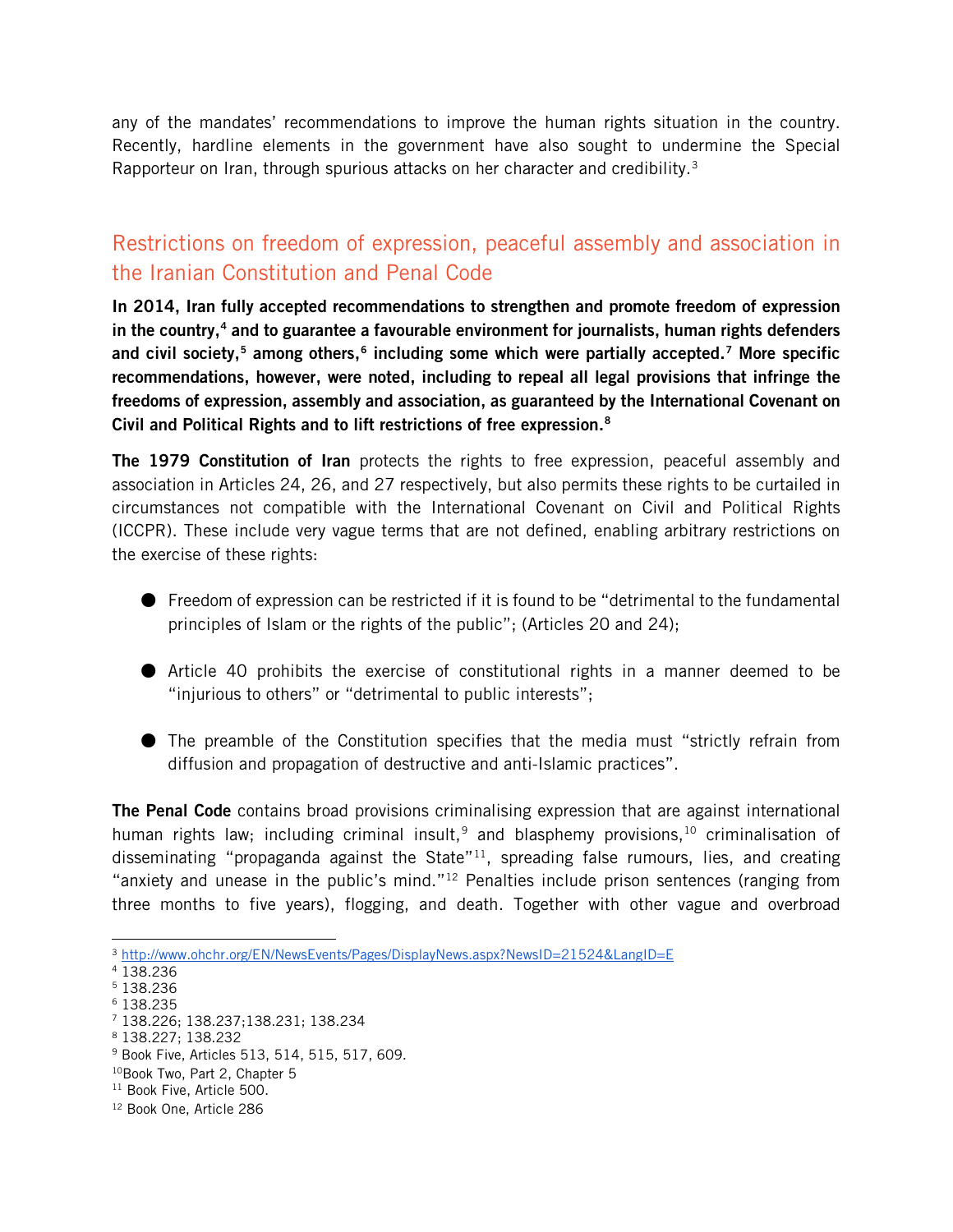provisions,  $13$  such as "acting against national security", "membership in an illegal organization", and "participation in an illegal gathering", these are often interpreted to criminalise journalists, bloggers, human rights defenders and minority groups legitimately exercising their rights.

# Harassment of journalists and human rights defenders

In 2014, Iran accepted two recommendations to create a favourable and empowering environment for civil society in Iran;<sup>[14](#page-2-1)</sup> partially accepted six,<sup>[15](#page-2-2)</sup> and noted a further six <sup>[16](#page-2-3)</sup> addressing the harassment and arbitrary detention of those exercising their legitimate rights to free expression and assembly, including journalists and human rights defenders.

Since 2014, activists, journalists, bloggers, human rights defenders, women's rights advocates, trade unionists, have continued to be harassed, arbitrarily detained and given increasingly harsh prison sentences, often for trumped up national security-related charges.

In particular, as of August 20[17](#page-2-4), 30 journalists and bloggers are in detention,  $17$  including:

- Issa Saharkhiz[,](https://www.iranhumanrights.org/2016/09/afarin-chitsaz-2/) charged with "insulting the Supreme Leader" for writing in memoirs; detained since November 2015 on a 21 month sentence, extended by another six months in June 2017;
- Afarin Chitsaz[,](https://www.iranhumanrights.org/2017/02/tahereh-riahi-editor-of-state-funded-news-agency-remains-detained/) charged with "assembly and collusion against national security" and "collaboration with enemy states" for political columns in Iran newspaper (affiliated with Hassan Rouhani), detained since November 2015;
- $\bullet$  Ehsan Mazandarani, reformist journalist detained without charge since March 2017;
- Sasan Aghaie, reformist journalist detained without charge since 12 August 2017;
- Yaghma Fashkhami, reformist journalist detained without charge on 21 August 2017.

Human rights defenders and activists in detention include:

- Narges Mohammadi, arrested 2009, sentenced to 11 years in prison in October 2011 on charges of "assembly and collusion against national security," "membership in the [now banned] Defenders of Human Rights Center," and "propaganda against the state".
- Arash Sadeghi, serving a 15 year sentence for peaceful human rights activism. He remains critically ill after a 71 day hunger strike in December 2016, which was undertaken to protest the imprisonment of his wife, who was jailed for writing a unpublished fictional story about stoning.
- Ali Shariati, activist detained in 2015, sentenced to five years for "acting against national security" for participating in a protest against acid attacks on 22 October 2014."

 $\overline{a}$ <sup>13</sup> Book Five, Article 502, 505, 507, 510, 511, 512

<span id="page-2-1"></span><span id="page-2-0"></span><sup>14</sup> 138.224; 138.57

<span id="page-2-2"></span><sup>15</sup> 138.226; 138.193; 138.229; 138.237; 138.232; 138.234;

<span id="page-2-3"></span><sup>16</sup> 138.230; 138.222; 138.223; 138.225; 138.233

<span id="page-2-4"></span><sup>17</sup> Iran Prison Atlas, United for Iran,<https://ipa.united4iran.org/en/prisoner/>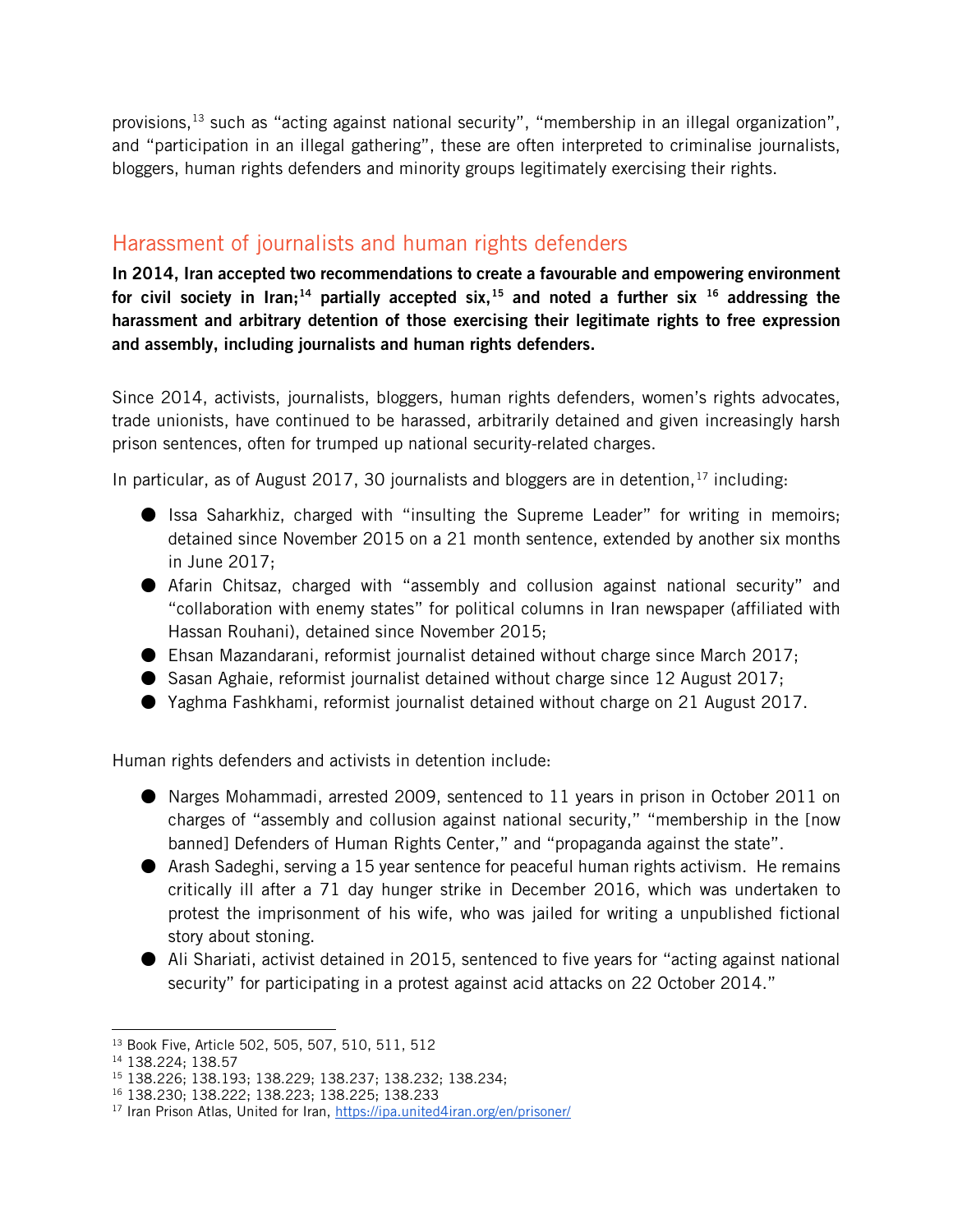- Esmail Abdi, Secretary General of Iran's teachers' association, was ordered back to prison in October 2016 after his six year prison sentence for "propaganda against the state" and "collusion against national security" was upheld.
- Ebrahim Madadi, labour activist and leading member of Tehran's bus drivers' union; sentenced to five years and three months imprisonment in February 2016 for "gathering and colluding with intent to act against national security" and "disrupting public order and peace by participating in illegal gatherings."
- Khosro Kordpour, Kurdish activist and founder of the Mukerian news website, remains in arbitrary detention following his arrest in March 2013. More than three years has passed since the UN Working Group on Arbitrary Detention called for his urgent release.

Dual nationals of Iran and the USA, including journalist Jason Rezaian, were released during the prisoner swap linked to the 2015 Nuclear Negotiations.

#### Women's rights activists

Hardline bodies including the Islamic Revolutionary Guards Corps (IRGC) refer to Iran's women's rights movement as a foreign-led conspiracy against the government,  $18$  with publications and campaigns promoting women's rights particularly targeted and activists harassed and detained.

In February 2016, the IRGC started an intensive campaign against those affiliated with the Campaign for Changing the Male Dominated Face of Parliament and the Feminist School.<sup>[19](#page-3-1)</sup> This included interrogations, alongside pressure to close or suspend their activities.<sup>[20](#page-3-2)</sup> This clampdown stifled many feminist voices in Iran, including renowned women's rights magazine Zanan-e Emrooz, shuttered since July 2016 after a long struggle against forced closure.

In August 2017, Branch 26 of the Tehran Revolutionary Court reportedly sentenced women's rights activist Alieh Motlabzadeh to three years in prison on the charge of "assembly and collusion against national security" for attending a seminar on women's empowerment in Georgia in October 2016.<sup>[21](#page-3-3)</sup> Motlabzadeh was one of at least 20 women's rights activists interrogated by authorities for participation in this seminar;<sup>[22](#page-3-4)</sup> she plans to appeal the verdict.

## Media Freedoms

In 2014, Iran accepted a recommendation committing itself to promoting free expression, 'particularly that of the press', $23$  and partially accepted recommendations addressing media

<span id="page-3-0"></span> $\overline{a}$ 18https://globalvoices.org/2016/09/30/an-iranian-canadian-academic-is-released-but-irans-larger-crackdown-onwomens-rights-activists-continues/

<span id="page-3-1"></span><sup>19</sup> http://www.feministschool.com/english/spip.php?article538

<span id="page-3-2"></span><sup>20</sup>https://www.amnesty.org/en/latest/news/2016/08/iran-womens-rights-activists-treated-as-enemies-of-the-state-inrenewed-crackdown/

<span id="page-3-3"></span><sup>21</sup>https://www.iranhumanrights.org/2017/08/iranian-womens-rights-activist-to-serve-three-years-in-prison-for-attendingseminar/

<span id="page-3-4"></span><sup>22</sup> https://www.iranhumanrights.org/2016/11/womens-rights-activist-arrested/

<span id="page-3-5"></span><sup>23</sup> 138.236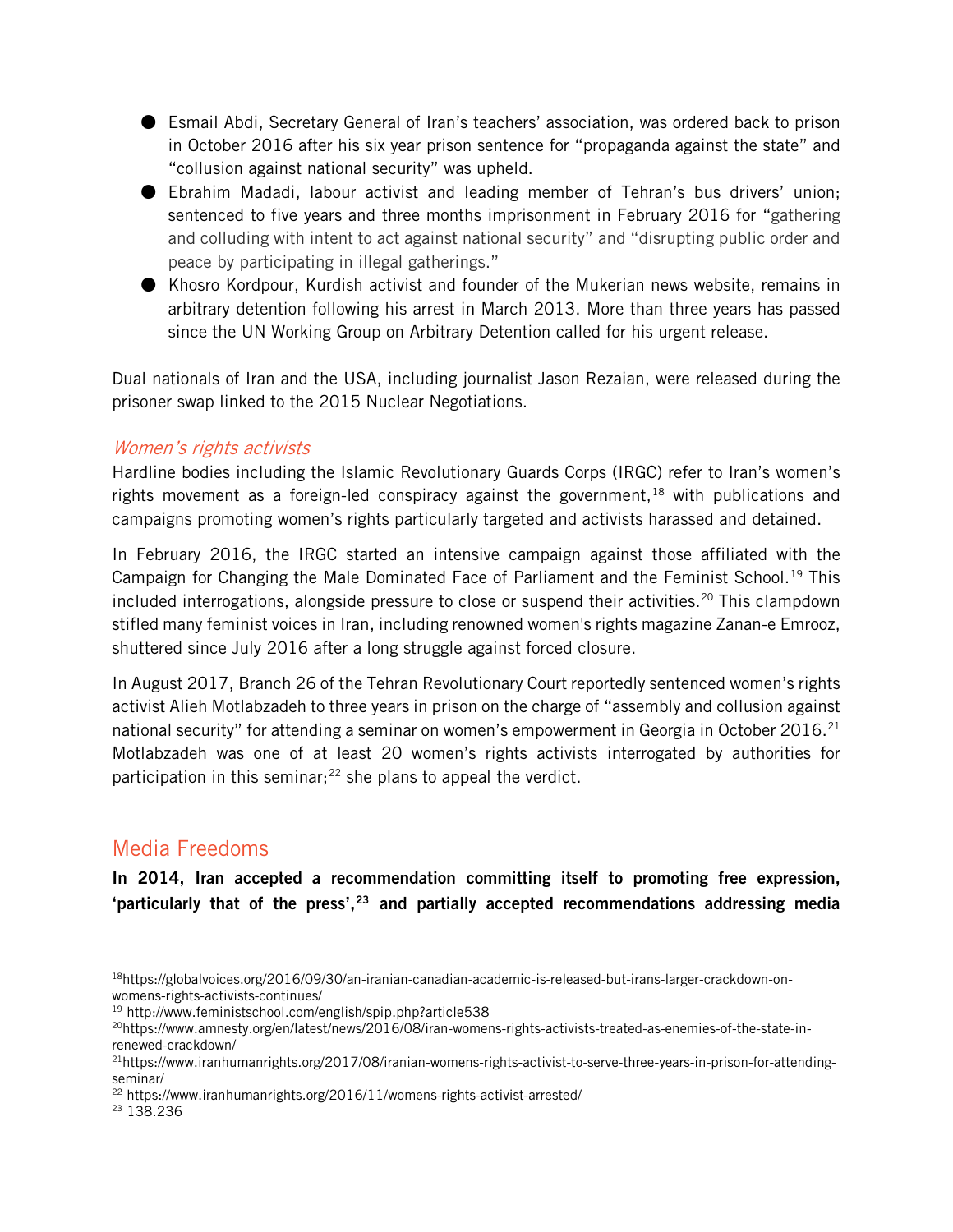#### freedom, safety of journalists, and access to foreign and domestic media, online and offline.<sup>[24](#page-4-0)</sup> More specific recommendations to reform the press law, and cease censorship of the media were noted.[25](#page-4-1)

Rather than enhancing media freedom, Iran has ramped up pressure on the press. Several bills have been proposed since 2014 that threaten additional restrictions, if enacted.

The Press Law includes severe restrictions on media freedom, $26$  including:

- Requirements for the press to pursue at least one of five "legitimate objectives", which include "to campaign against manifestations of imperialistic culture" and "to propagate and promote genuine Islamic culture and sound ethical principles" (Article 2);
- Prohibitions on publishing atheistic articles, those prejudicial to Islamic codes, insulting Islam and/or its sanctities, offending senior Islamic jurists, those quoting articles from the "deviant press" or groups which are seen as opposing Islam, or any publication deemed contradictory to the Constitution (Article 6).

In October 2016, President Rouhani's administration proposed a new bill (the 'Comprehensive Mass Media Regulation') to replace the current Press Law, $27$  which would impose greater restrictions on media freedom. If enacted, the bill would give greater discretion to judges and prosecutors to determine whether an offence has been committed, enabling judicial harassment of journalists and newspapers.

An October 2016 bill to establish a **Media Affairs Commission** also threatens to further erode media freedom.<sup>[28](#page-4-4)</sup> The Commission will be responsible for issuing permits to journalists, drafting a Journalism Ethics Code, and ensuring "high moral standards" in the media. Article 56 empowers the Commission to temporarily or permanently suspend journalists if they are deemed in "violation" of religious principles or professional ethical codes. The Commission will not be independent, and its extensive powers clearly violate international human rights law. Hossein Entezami, a former Ministry of Intelligence expert and known supporter of hardline media in Iran is expected to lead the Commission.

## Access to Information

In 2014, Iran partially accepted recommendations to "guarantee freedom of speech and eliminate restrictions to the free flow of information, including through the Internet, and stop arrests,

<span id="page-4-0"></span> $\overline{a}$ <sup>24</sup> 138.229; 138.231

<span id="page-4-1"></span><sup>25</sup> 138.228; 138.222

<span id="page-4-2"></span><sup>26</sup> Press Law, 2002: http://irandataportal.syr.edu/press-law

<span id="page-4-3"></span><sup>27</sup> https://www.iranhumanrights.org/2016/10/hassan-rouhani-government-bills-to-restrict-media/

<span id="page-4-4"></span><sup>28</sup> Ibid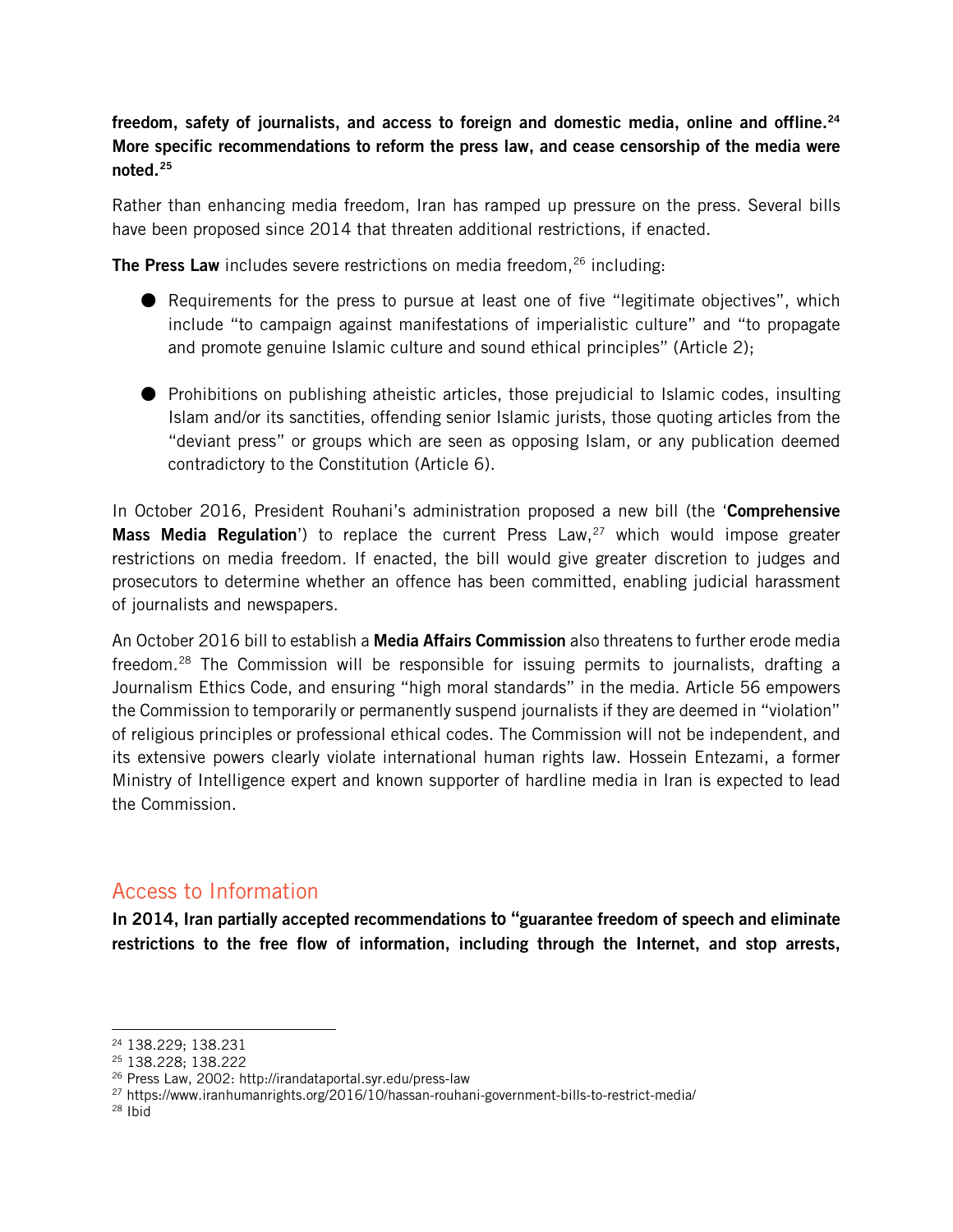#### prosecution and sanction of individuals for expressing views and opinions."[29](#page-5-0) A recommendation to "ensure genuine freedom of expression and information, including on the Internet" was noted.<sup>[30](#page-5-1)</sup>

In a positive development, the 2016 non-binding "Citizenship Rights Charter" states that all citizens "must have free access to all laws and regulations or decisions made by public organizations within the Executive Branch".

Since 2015, steps made to implement the 2009 Publication and Free Access to Information Act law have been positive.

The Act provides a right to access information held by government institutions and some private bodies, and requires responses within 10 days. However, contradictory and vague provisions, as well as broad-based exceptions, undermine the law's purpose. For example, "organs that are under the direct supervision of the Supreme Leader", are not obliged to release information without the permission of the Supreme Leader (Article 10, Note 1).

Web portals to facilitate access to information were introduced in 2017, but implementation is impeded by insufficient awareness of and use of the Law, poor compliance by public bodies, and limited proactive disclosure of information. Comprehensive guidance and bylaws to clarify the legislation are needed.

### Freedom of expression online

Iran accepted a recommendation to "give further account to its measures to ensure public access to the Internet",<sup>[31](#page-5-2)</sup> and partially accepted two recommendations referencing promoting freedom of expression and access to information online.<sup>[32](#page-5-3)</sup> A further two recommendations, including to "end its severe restrictions and surveillance of the Internet, hence guaranteeing free, unrestricted access for all its citizens to Internet and Social Media", were only noted.<sup>[33](#page-5-4)</sup>

In spite of rhetoric from Rouhani's administration in favour of broadening online freedoms, restrictions to freedom of expression online have continued to grow since 2014.

Mahmoud Vaezi, the Minister of Information and Communications Technology at the time, announced in February 2017 that, in cooperation with the Supreme Council of Cyberspace (SCC), they were increasing efforts to criminally prosecute Internet users who post "immoral" content, instead of pursuing the platforms or their administrators. This followed a November 2016 announcement that the government had censored 95 million "immoral" Instagram posts; neither the censored content, nor the "intelligent censorship technology" the government is using, have been revealed.

<span id="page-5-3"></span><sup>32</sup> 138.231;138.234

 $\overline{a}$ <sup>29</sup> 138.234

<span id="page-5-1"></span><span id="page-5-0"></span><sup>30</sup> 138.230

<span id="page-5-2"></span><sup>31</sup> 138.239

<span id="page-5-4"></span><sup>33</sup> 138.230; 138.238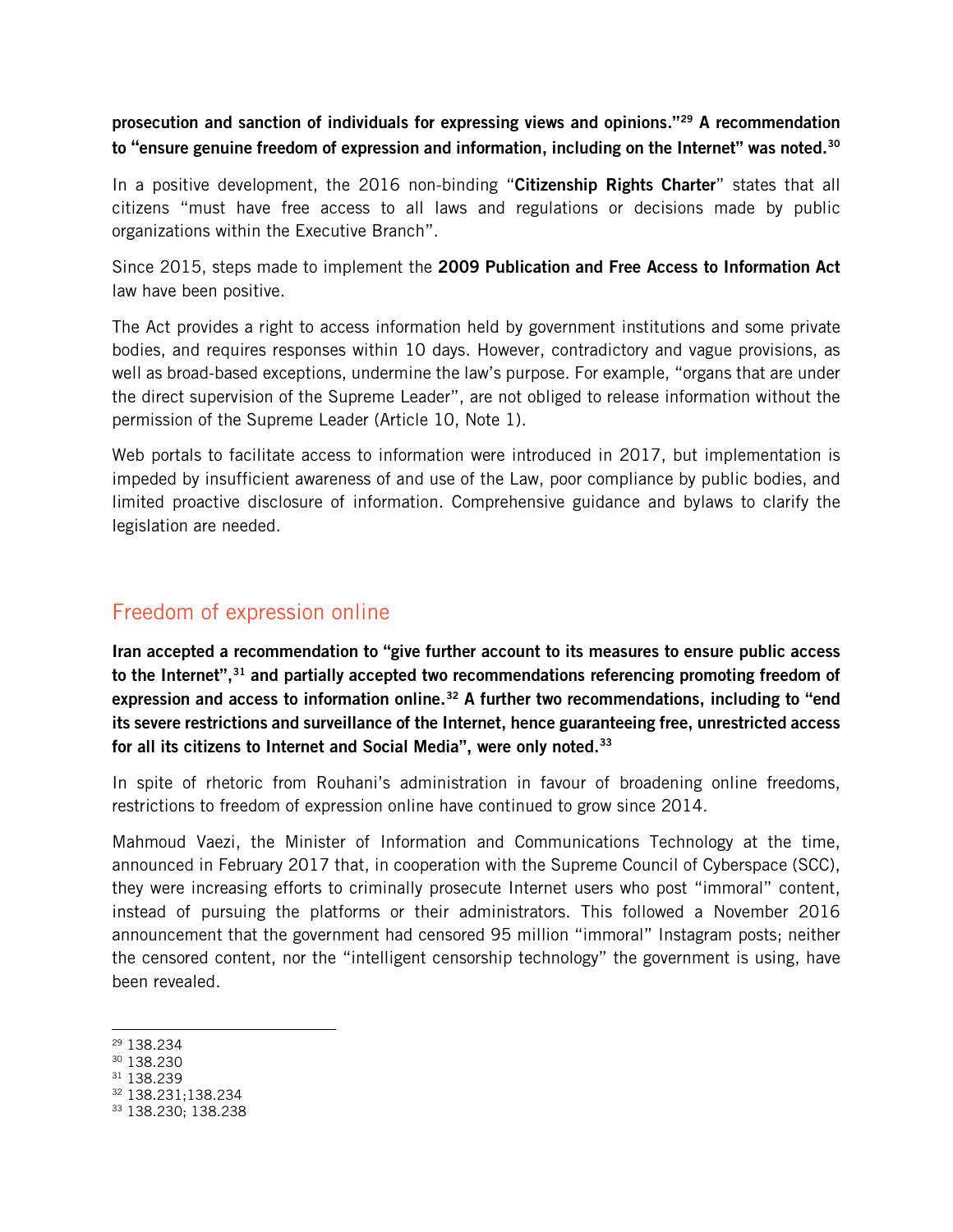Website blocking continues, including of Facebook and Twitter (blocked since the 2009 Presidential election), BBC Persian, and websites of human rights organisations, such as Human Rights Watch, Justice for Iran and ARTICLE 19, or political opposition groups, such as the political opposition group known as the Green Movement's Kaleme news website.

On 28 August 2017, the newly instated Minister of ICT, Mohammad-Azari Jahromi reversed a decision by the Rouhani administration not to block Telegram, implementing a shutdown of 8,000 new channels. Overall, the appointment of Jahromi, a former member of the Ministry of Intelligence associated with building that Ministry's surveillance infrastructure and allegedly implicated in human right violations against Green Movement protesters, has marked a dark turn for prospects for freedom of expression online in Iran.

In a positive development, websites providing circumvention technology enabling Internet users to access content that is otherwise blocked in the country, were not blocked during the 2017 Presidential elections, unlike in previous election cycles. Internet speed connections were also not throttled, as they were throughout the 2013 Presidential election season.

On 7 August 2017, the SCC introduced new data localisation regulations, called "The Policies" and Actions Regarding Organizing Social Media Messaging Applications" which would drastically increase the government's surveillance capabilities. These require social media and messaging platforms to either move their servers into Iran, or face blocking orders imposed by the Committee Charged with Determining Offensive Content[.34](#page-6-0)

#### Enforcement of the Computer Crimes Law

The Computer Crimes Law (CCL), $35$  adopted in 2010, continues to pose serious concern. In particular:

- Article 14 criminalises "producing, sending, publishing, distributing, saving or financially engaging in obscene content";
- Article 10 facilitates surveillance by effectively prohibiting Internet users and companies from using encryption, or protecting data, in a manner that would "deny access of authorised individuals to data, computer and telecommunication systems";
- Article 21 allows the judiciary to fine or shutdown ISPs that do not filter content, amongst other punishments for not adhering to regulations to censor or surveil online;
- Article 48, within the fifth section of the law, incorporates a corresponding regulation to collect data related to telephone conversations to the Internet.<sup>[36](#page-6-2)</sup>

 $\overline{a}$ 

<span id="page-6-0"></span><sup>&</sup>lt;sup>34</sup> See new SCC regulation, published 7 August 2017 <http://bit.ly/2wCsbcT>

<span id="page-6-1"></span><sup>35</sup> ARTICLE 19's translation and analysis of the Computer Crimes Law in full; available here: <https://www.article19.org/resources.php/resource/2922/en/iran:-computer-crimes-law>

<span id="page-6-2"></span> $36$  *Ibid*